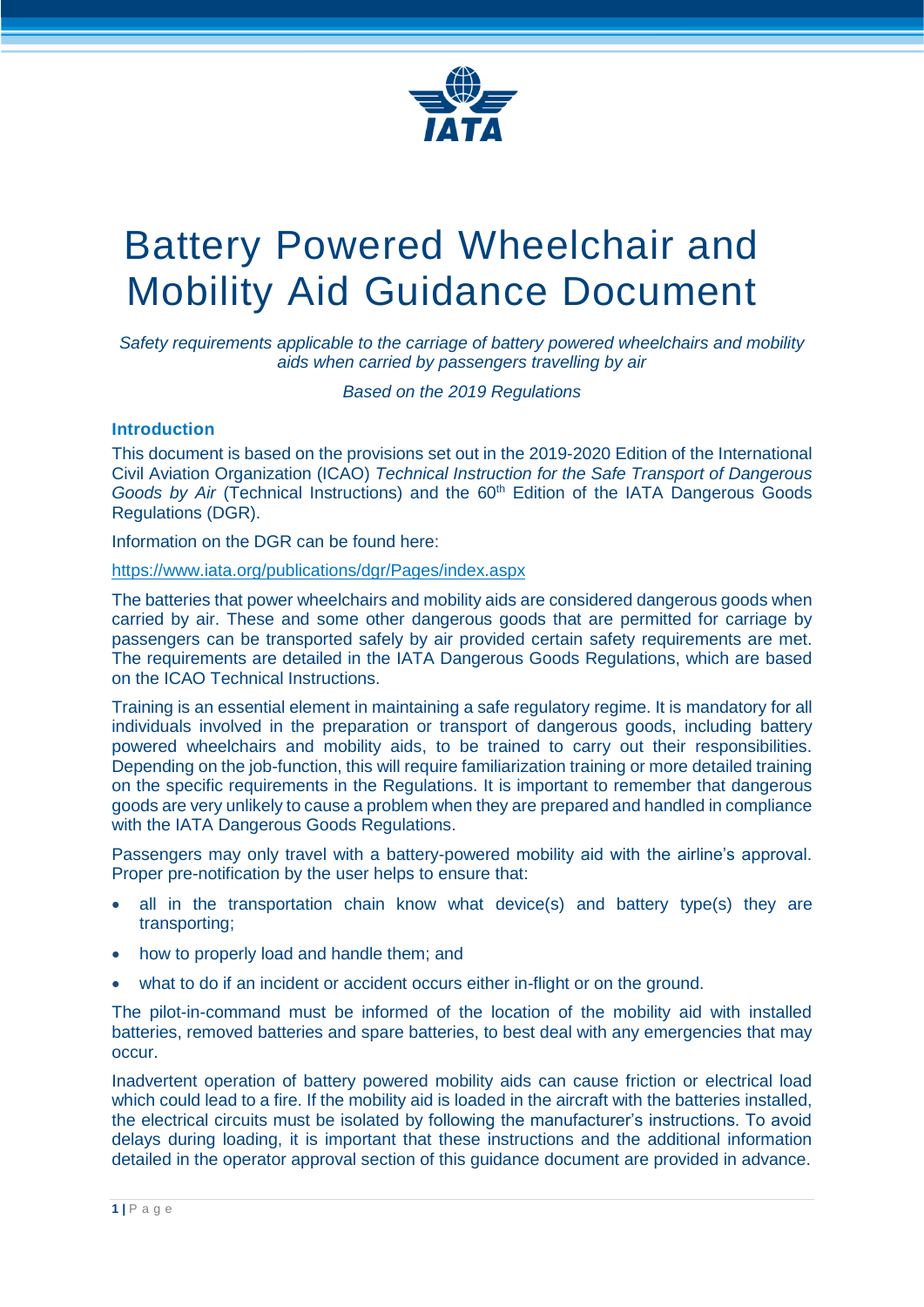With the evolution of battery technology and through new innovations, lithium ion batteries have become the battery of choice for powering mobility aids as they store more energy than many other battery types of a similar size and mass. Lithium batteries are safe to use, however if not treated with care or if abused, they can overheat and in extreme circumstances can catch fire. This poses many challenges as the regulators attempt to keep pace with ever changing designs and consumer demands.

The purpose of this document is to provide guidance for complying with the provisions applicable to the transport by air of battery-powered wheelchairs and other mobility aids when carried by passengers as set out in the DGR. Specifically, the document provides information on:

- Definitions;
- Limitations and Classification;
- Operator Approval;
- Training;
- Handling;
- Frequently Asked Questions

## **Definitions**

**Air Carrier** means an air transport undertaking with a valid operating licence.

#### **Airline** see **Operator**

**Battery manager** is an electronic device incorporated in the battery circuit to protect the battery and/or cells from events such as over-charge, over-discharge, over-current, overtemperature and cell imbalance.

#### *Note:*

*The battery management function may be integrated into the battery or distributed over the control and drive system.*

**Disabled person** or **person with reduced mobility** means any person whose mobility when using transport is reduced due to any physical disability (sensory or locomotor, permanent or temporary), intellectual disability or impairment, or any other cause of disability, or age, and whose situation needs appropriate attention and the adaptation to his or her particular needs of the service made available to all passengers.

*[Ref. Regulation (EC) No 1107/2006, Article 2]*

**Lithium-ion batteries** (sometimes abbreviated Li-ion or LiPo batteries). The term "lithium battery" refers to a family of batteries with different chemistries, comprising many types of cathodes and electrolytes. Lithium ion batteries are a secondary (rechargeable) battery where the lithium is only present in an ionic form in the electrolyte. Also included within the category of lithium-ion batteries are lithium polymer batteries. Examples of lithium ion battery chemistries are lithium cobalt oxide and lithium iron phosphate.

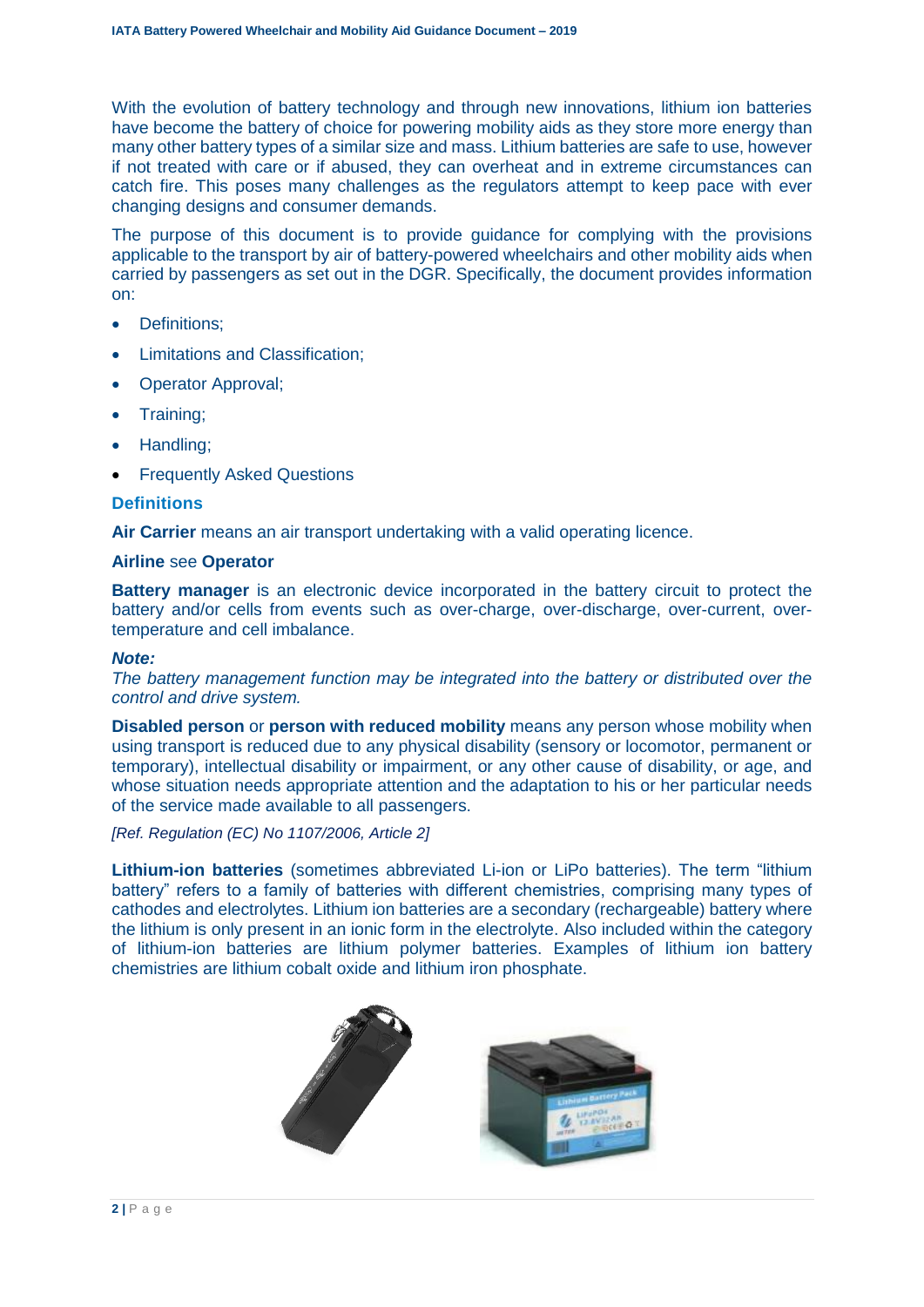#### **Figure 1 - Example of Lithium Ion Batteries**

#### *Note:*

*The watt-hour (Wh) rating is a measure by which lithium ion batteries are regulated. Lithium ion batteries are required to be marked with the Watt-hour (Wh) rating.*

*The Watt-hour rating of a lithium ion battery can also be calculated from the battery's nominal voltage (V) and capacity in ampere-hours (Ah):*

#### $Ah x V = Wh$

*If only the milliampere-hours (mAh) are marked on the battery, then divide that number by 1000 to get amperehours (Ah) (e.g. 4400 mAh / 1000 = 4.4. Ah).*

*If you are unsure of the Watt-hour rating of your lithium ion battery, refer to the device User Manual or contact the manufacturer.*

**Non-spillable wet batteries** have an absorbed electrolyte (AGM, absorbed glass mat, gel battery, gel cell, sealed lead-acid (SLS), dry and dry cell) and do not leak any electrolyte or liquid even if the battery case is ruptured or cracked. The batteries must be capable of passing certain vibration and pressure differential tests.



**Figure 2 - Examples of Non-Spillable Wet Batteries**

*Note: For the purpose of this guidance document, this definition also includes batteries which comply with IATA DGR Special Provision A123 or A199. Examples of such batteries are: alkali-manganese, zinc-carbon, nickelcadmium and nickel-metal hydride batteries.*

**Operator** is a person, organisation or enterprise engaged in or offering to engage in an aircraft operation. For the purposes of this guidance document, the term also includes operators operating under a code sharing and wet-leasing arrangements.

**Spillable wet batteries** have a number of openings on top where a liquid electrolyte (corrosive) is poured in to maintain the chemical reactions required to generate electrical energy.



## **Figure 3 - Example of Spillable Wet Battery**

#### *Note:*

*If the mobility aid cannot be loaded, stowed, secured and unloaded always in an upright position, or if the mobility aid does not adequately protect the battery, the battery must be removed and carried in a strong rigid packaging as described in 2.3.2.3(c) of the IATA DGR.*

**Tour operator** means, with the exception of an air carrier, an organizer or retailer of package tours and tourism services for sale either directly to travellers or through intermediaries.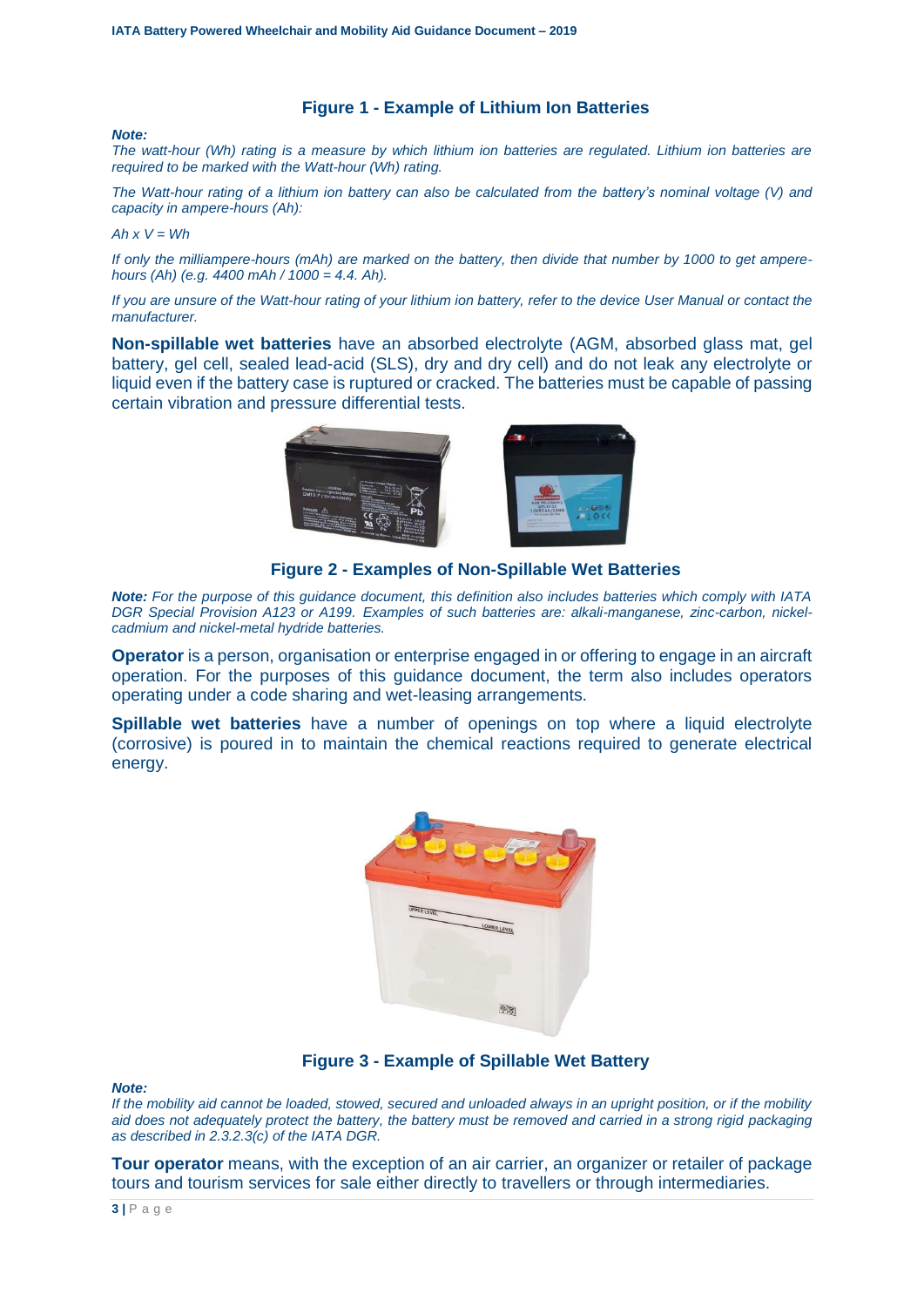**WCBD** – mobility aid with non-spillable batteries.

**WCBW** - mobility aid with wet cell batteries.

**WCLB** – mobility aid with lithium ion batteries.

**Wheelchair system** is the electrical and electronic traction control system for a wheelchair including the battery, its manager, the motor speed controller, the user interface and all wiring and safety devices.

#### **Limitations and Classification (DGR 2.3.2)**

Battery-powered wheelchairs and mobility aids are classified in the following 3 categories:

1. **Wheelchairs/Mobility Aids with Non-Spillable Wet Batteries or Batteries which Comply with Special Provision A123 or A199**

Examples of batteries complying with special provision A123 and A199 are: alkalimanganese, zinc-carbon, nickel-cadmium and nickel-metal hydride batteries.

Non-spillable wet cell batteries must comply with special provision A67:

**A67:** Wet cell batteries can be considered as non-spillable provided that they are capable of withstanding the vibration and pressure differential tests given below, without leakage of battery fluid.

**Vibration test**: The battery is rigidly clamped to the platform of a vibration machine and a simple harmonic motion having an amplitude of 0.8 mm (1.6 mm maximum total excursion) is applied. The frequency is varied at the rate of 1 Hz/min between the limits of 10 Hz to 55 Hz. The entire range of frequencies and return is traversed in  $95 \pm 5$  minutes for each mounting position (direction of vibration) of the battery. The battery must be tested in three mutually perpendicular positions (to include testing with fill openings and vents, if any, in an inverted position) for equal time periods.

Pressure differential test: Following the vibration test, the battery is stored for six hours at  $24^{\circ}$ C  $\pm$ 4 $^{\circ}$ C while subjected to a pressure differential of at least 88 kPa. The battery must be tested in three mutually perpendicular positions (to include testing with fill openings and vents, if any, in an inverted position) for at least six hours in each position.

A passenger may carry a maximum of one spare battery, which must be carried in a strong, rigid box provided by the user and carried in the cargo compartment.

#### 2. **Wheelchairs/Mobility Aids with Spillable Wet Batteries**

If the wheelchair or mobility aid cannot be loaded, stowed, secured and unloaded always in an upright position, the battery must be removed. Having the dimensions of the device in advance of travel will enable the operator to determine if the battery needs to be removed prior to loading in the aircraft.

#### 3. **Wheelchairs/Mobility Aids with Lithium Batteries**

The batteries must be of a type which meets the requirements of each test in the UN Manual of Tests and Criteria, Part III, subsection 38.3.

Where the battery is removed by the user, if the mobility aid is specifically designed to allow it to be, following the manufacturer's instructions, the battery must not exceed 300 Wh, or for a device that is fitted with two batteries required for its operation, each battery must not exceed 160 Wh.

If the battery is not removed, there is no limit to the Wh rating for the installed battery(ies)

A passenger may carry a maximum of one spare battery not exceeding 300 Wh or two spares each not exceeding 160 Wh.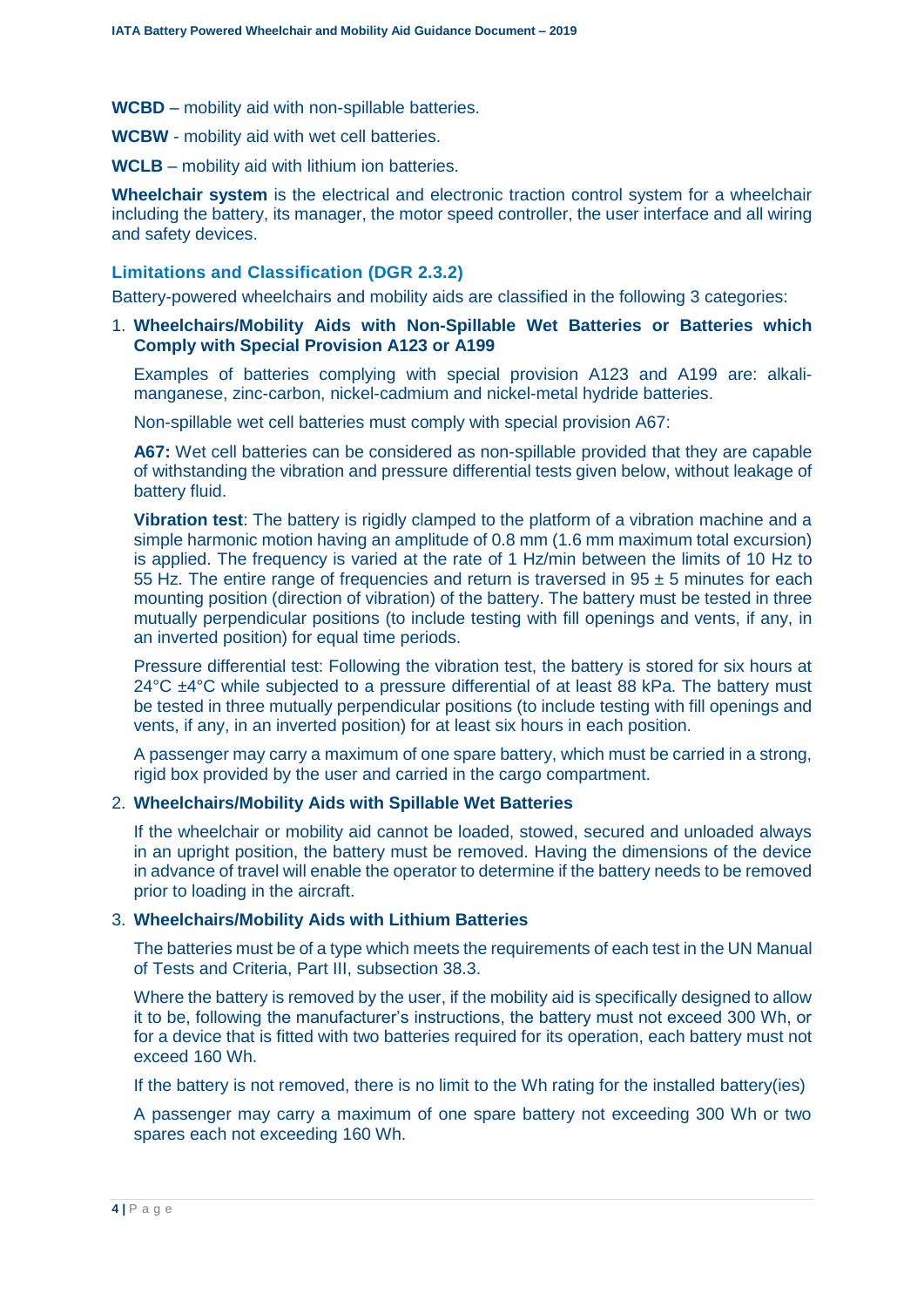Any battery removed from the mobility aid and any spare batteries must be carried in the passenger cabin. The removed or spare batteries must be protected from damage (e.g. by placing each battery in a protective pouch).

## **Operator Approval (DGR 2.3)**

**The approval of the operator is required** – Prior to travel, the user of the mobility aid, travel agent, tour operator or other 3<sup>rd</sup> party booking website should seek approval from the operator at least 48 hours in advance, or as soon as possible, for the mobility aid to be carried on a booked flight. The operator is required to have a documented approval process which needs to be published in accessible formats and technologies, such as electronic, web-based, large print and audio, in a timely manner and without additional cost to the passenger. Details should be easily accessible and clearly described on the airline's website and/or available to call centre staff.

Web-based material and internet booking should be accessible to persons with disabilities in accordance with international web accessibility standards found at [http://www.w3.org/standards/webdesign/accessibility.](http://www.w3.org/standards/webdesign/accessibility)

The minimum information required as part of the approval process includes:

## • **Does the mobility aid have a battery?**

The presence of a battery will impact how the mobility aid is transported. Having this information in advance will enable operators to meet international transportation regulations.

## • **Who is the device manufacturer and what is the model number?**

In case the user of the mobility device is unable to locate the manufacturer's instructions, providing this information may enable the operator to obtain the information from the manufacturer's website or from other sources.

## • **What type of battery is used to power the mobility aid?**

Providing the battery type is an important piece of information the operator requires to determine how to prepare the mobility device prior to and during loading onto the aircraft. The three battery types are: lithium ion, non-spillable and spillable.

- for lithium ion batteries, the number and Watt hour rating of installed and spare battery(ies) is required.
- $\overline{a}$  for non-spillable batteries, if the passenger is travelling with a spare battery, they must pack this in a strong, rigid box.
- $-$  spillable batteries, the mobility aid must always be kept upright during loading and unloading.

If the passenger is unsure of the battery type, the passenger should be asked if anyone is able to help them determine this in advance of their travel.

• **What is the total weight of the mobility aid, including installed batteries and accessories?**

This information is required to enable the operator to plan the loading of the device onto the aircraft and help them determine if additional resources are required prior to or during loading and securing within the aircraft.

• **What is the length, width and height (including accessories) of the mobility aid as presented for air travel?**

The dimensions of the device are required to determine that the aircraft door and cargo compartment can accommodate the mobility device. Depending on the aircraft type operating a particular routing, including any connecting flights, the mobility device may be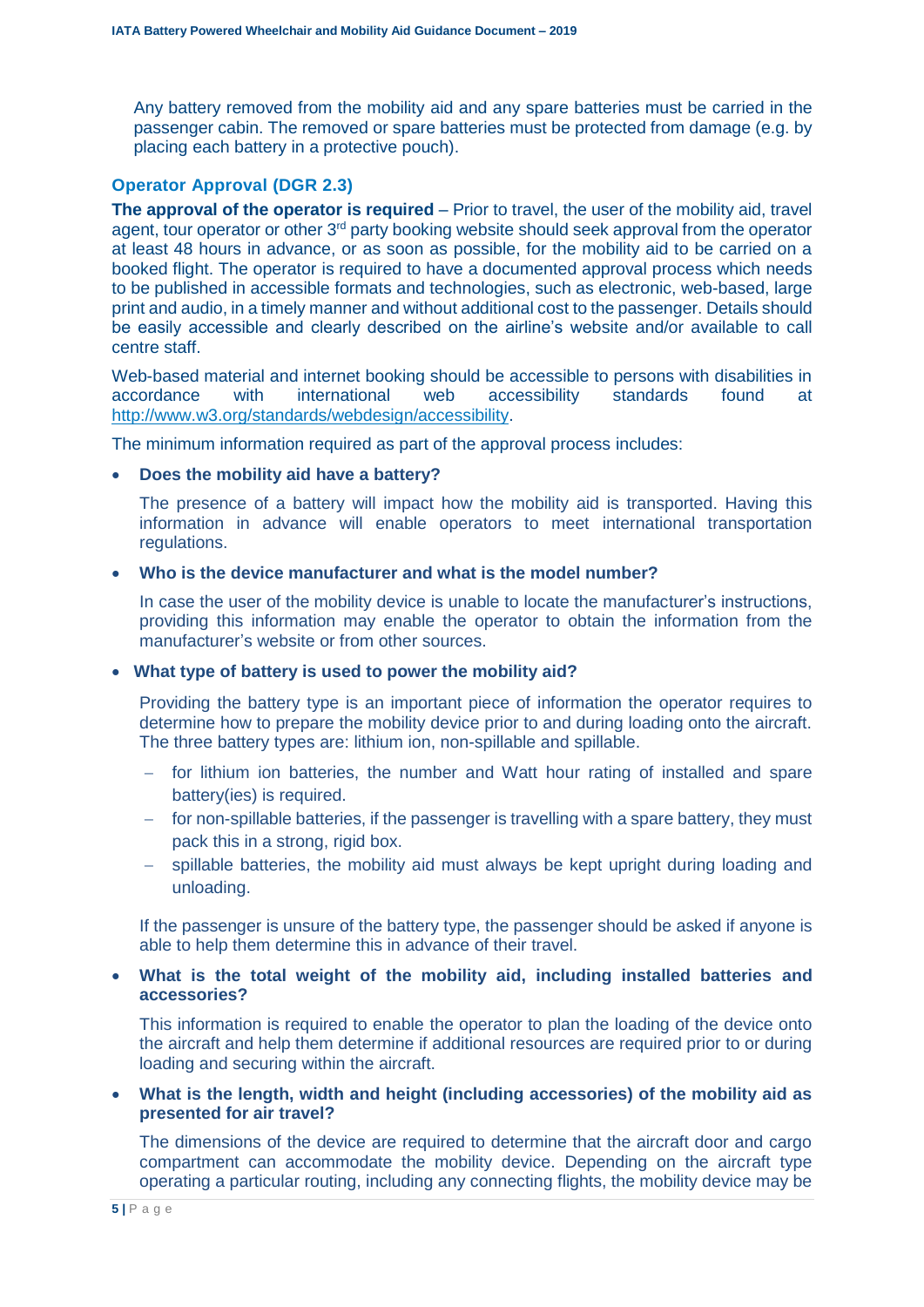too big to fit in the aircraft. Having the dimensions in advance will provide the operator an opportunity to offer an alternative routing or flights to accommodate passengers travelling with larger mobility aids.

## • **Does the mobility aid have any removable or adjustable parts (such as a custom seat cushion, joy stick or headrest)?**

In the event the mobility aid as presented for travel will not fit in the aircraft cargo compartment, are there any removable or adjustable parts that will help to reduce the height/width of the mobility aid? Reducing the size may help operators to safely accommodate the mobility aid. Smaller removable parts should be placed in a suitable container or bag and stowed in the cabin with the passenger.

#### • **Is the battery specifically designed to be removed for transport?**

The dangerous goods transport regulations require the battery to be removed for carriage where the battery is specifically designed to be removed for transport. This typically applies where the battery is not protected by the design of the mobility aid and the manufacturer of the device intends that the battery must be removed for the device to be folded, or otherwise prepared for transport.

If the answer to this question is yes, the passenger should be prepared to provide instructions on how to remove the battery prior to loading.

#### *Note:*

*If the user is unable to answer this question, the agent/operator should work with the passenger, their representative or the manufacturer of the device to obtain instructions before transport.*

#### • **Is the user aware of how to disconnect power from the device?**

To prevent accidental activation during flight, the operator is required to verify the power is disconnected and electrical circuits are isolated. The user should provide instructions on how to do this before transport.

#### *Note:*

*If the user is unable to answer this question, the agent/operator should work with the passenger, their representative or the manufacturer of the device to obtain instructions before transport.*

## • **Is the user aware of how to engage/disengage the freewheel mode for the mobility aid?**

Prior to loading the device onto the aircraft, it must be put into freewheel mode. The passenger should be asked for instructions on how to do this before transport.

## *Note:*

*If the user is unable to answer this question, the agent/operator should work with the passenger, their representative or the manufacturer of the device to obtain instructions before transport.*

## **Training**

#### General:

Training for all staff in the air travel service delivery is vital for providing quality service to persons with reduced mobility in a consistent and respectful manner. It is essential that staff know their responsibilities and can perform them competently. Training should address the attitudinal, environmental/physical and organizational barriers that affect persons with reduced mobility in air transport. Training is required to prepare staff to aid persons with reduced mobility in a manner that respects their dignity, and as a professional service to which the person is entitled, rather than as a favour or compassionate gesture.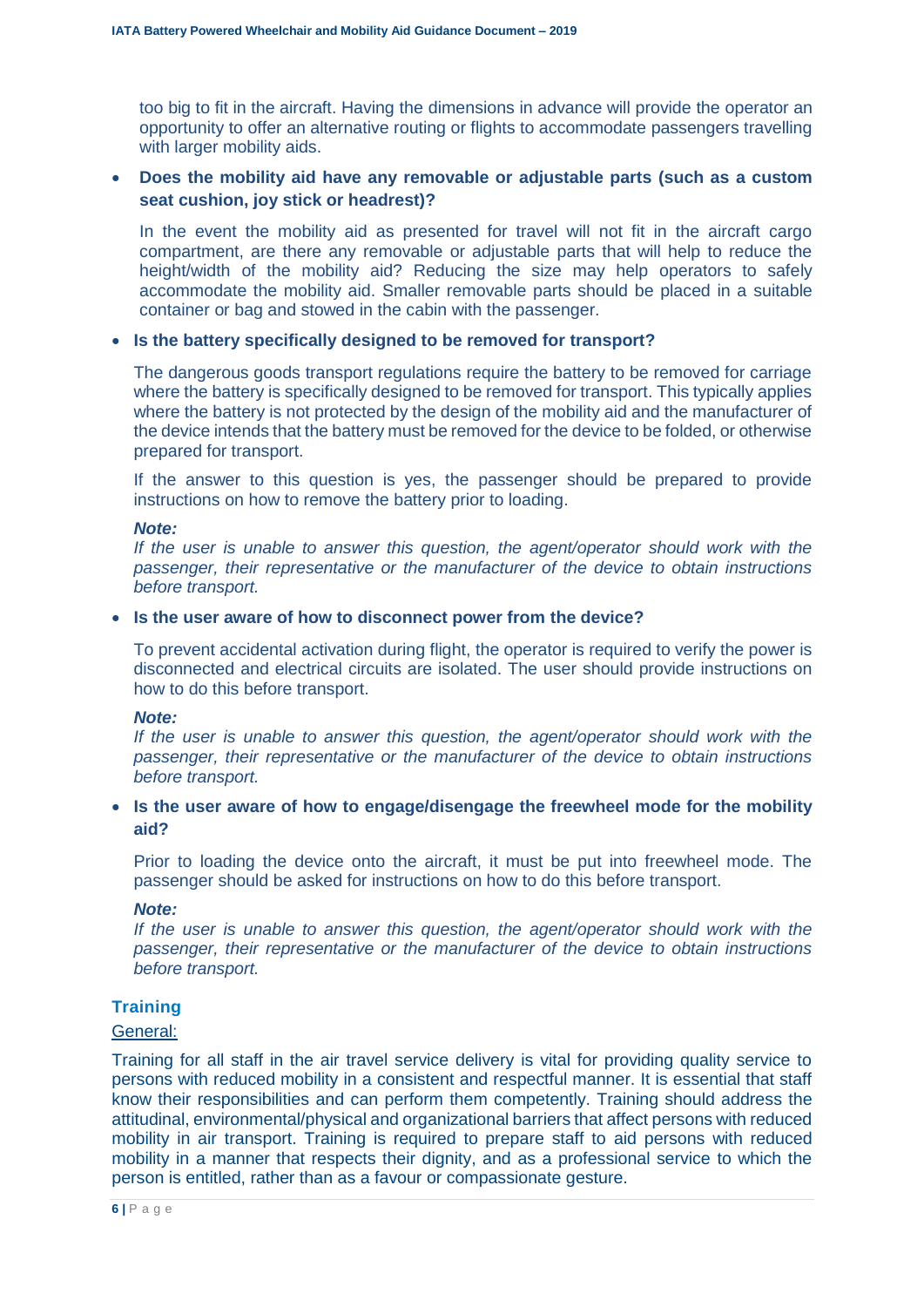Training is required to include the policies and procedures of the organization and should be appropriate to the duties of the person being trained and include emergency response procedures.

In addition to general training, aircraft and airport operators must ensure that they train their employees and contractors who are required to handle battery powered mobility aids. This will include procedures for preparing, securing, carrying and stowing of mobility aids for air transport.

# **Handling**

The following general handling requirements apply to all battery types:

## **Prior to loading, the operator must verify:**

- (a) the battery terminals are protected from short circuits. This does not necessarily mean removing the battery. An example of protecting the terminals would be to enclose the battery within a battery container; and
- (b) the battery is either:
	- 1. securely attached to the wheelchair or mobility aid and the electrical circuits are isolated following the manufacturer's instructions; or
	- 2. removed by the user, if the mobility aid is specifically designed to allow it to be, following the manufacturer's instructions.

## *Note:*

- *i. For mobility aids containing spillable batteries, the battery is only required to be removed when the mobility aid cannot be maintained in an upright position. Removed batteries must be carried in strong, rigid packagings as follows:* 
	- *(a) packagings must be leak-tight, impervious to battery fluid and be protected against upset by securing to pallets or by securing them in cargo compartments using appropriate means of securement (other than by bracing with freight or baggage) such as by use of restraining straps, brackets or holders;*
	- *(b) batteries must be protected against short circuits, secured upright in these packagings and surrounded by compatible absorbent material sufficient to absorb their total liquid contents; and*
	- *(c) these packagings must be marked "BATTERY, WET, WITH WHEELCHAIR" or "BATTERY, WET, WITH MOBILITY AID" and be labelled with the "Corrosive" label and with the "Package Orientation" label. Spillable batteries installed and removed should also be fitted, where feasible, with spill-resistant vent caps.*
- *ii. For mobility aids containing lithium batteries, the battery removed from the mobility aid must not exceed 300 Wh, or for mobility aids fitted with two batteries, each battery must not exceed 160 Wh.*

Any exposed terminals including non-shielded cable connectors must be insulated to prevent short-circuit.

Once the mobility aid has been prepared for air transport, to verify that electrical circuits have been isolated, place the device into drive mode (i.e. not freewheel mode), see if the mobility aid will power up and if so whether use of the joystick results in the mobility aid moving. It must also be verified that the circuits of supplemental motorised systems such as seating systems have been isolated to prevent inadvertent operation, e.g. by the separation of cable connectors. If a battery-powered mobility aid has not been made safe for carriage, it must not be loaded.

The wheelchair or mobility aid must be secured against movement in the cargo compartment, by use of straps, tie-downs or other restraint devices. The mobility aid, including batteries, electrical cabling and controls must be protected from damage, including damage caused by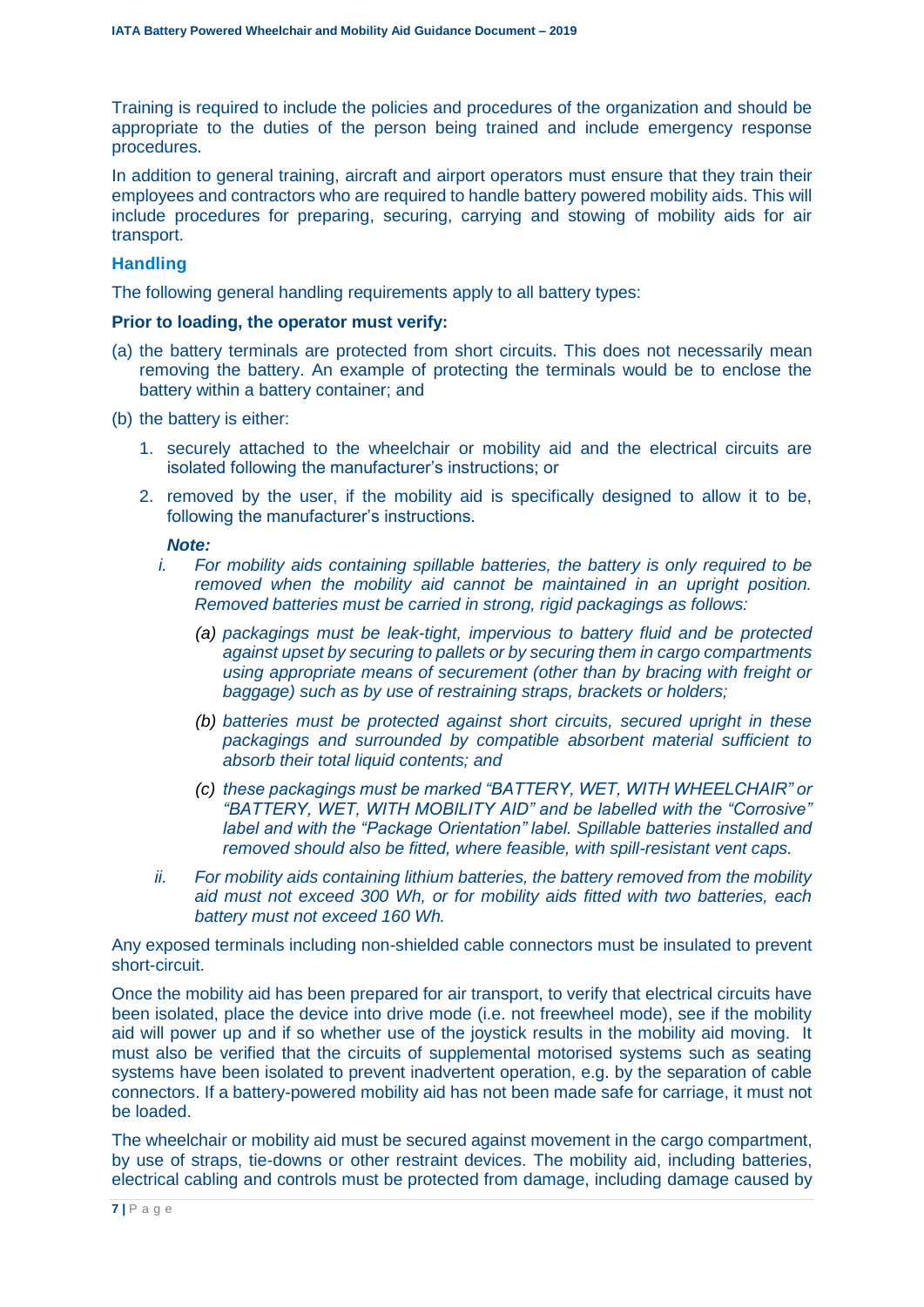the movement of baggage, mail and cargo. Accordingly, any battery-powered mobility aid must not be stowed within a unit load device or netted section of a cargo compartment together with loose loaded (bulk) items.

**Examples of good practice for securing the mobility aid include:**

- Use tie down points
- Keep the mobility aid in an upright position where possible
- Secure the mobility aid using the base frame **BASE IS BEST**
- Secure removable and fragile parts with the passenger in the cabin
- Avoid unnecessary tilting of the mobility aid
- Disengage freewheel mode
- Disconnect / isolate power
- Ensure adequate clearance when loading
- Avoid over tightening tie down straps or other securing devices
- Load last when possible

**Examples of bad practice for securing the mobility aid include:**

- Unnecessary tilting
- Loading and securing the mobility aid on its side
- Placing baggage, mail or cargo on the mobility aid
- Failure to disengage freewheel mode
- Failure to disconnect power
- Using excessive force to load and secure the device
- Connecting straps to the cargo compartment divider, curtains or nets
- Strapping unstable or fragile components e.g., armrests, wheels, joystick, tiller
- Driving or sitting in the mobility aid

If the battery-powered mobility aid has loose-fitting parts such as armrests, footrests or cushions, they should be placed in a suitable bag / container, prior to loading in the hold, to prevent any loose parts from being lost or damaged. It is recommended that passengers provide their own suitable bag / container for any removed parts. Many passengers prefer to carry this type of equipment on-board the aircraft to prevent loss or damage.

Operators should also consider loading large complex devices always in an upright position. These mobility aids tend to be custom made and may have additional attachments specifically designed and fitted for individual users. These devices are designed and tested for use in an upright position only. Turning these devices on their side is not usually recommended by the manufacturer and will inevitably result in the device being damaged. Loading devices on their side in the cargo compartment, or ULD, also creates challenges for securing these devices in the aircraft or ULD, as the straps or other means of securing the device will be across the side of the device, which is potentially the weakest point. Where the cargo compartment on the aircraft is too small to load the mobility aid upright, operators should consider offering alternative routings or flights that can accommodate larger devices rather than taking the risk of damaging the device.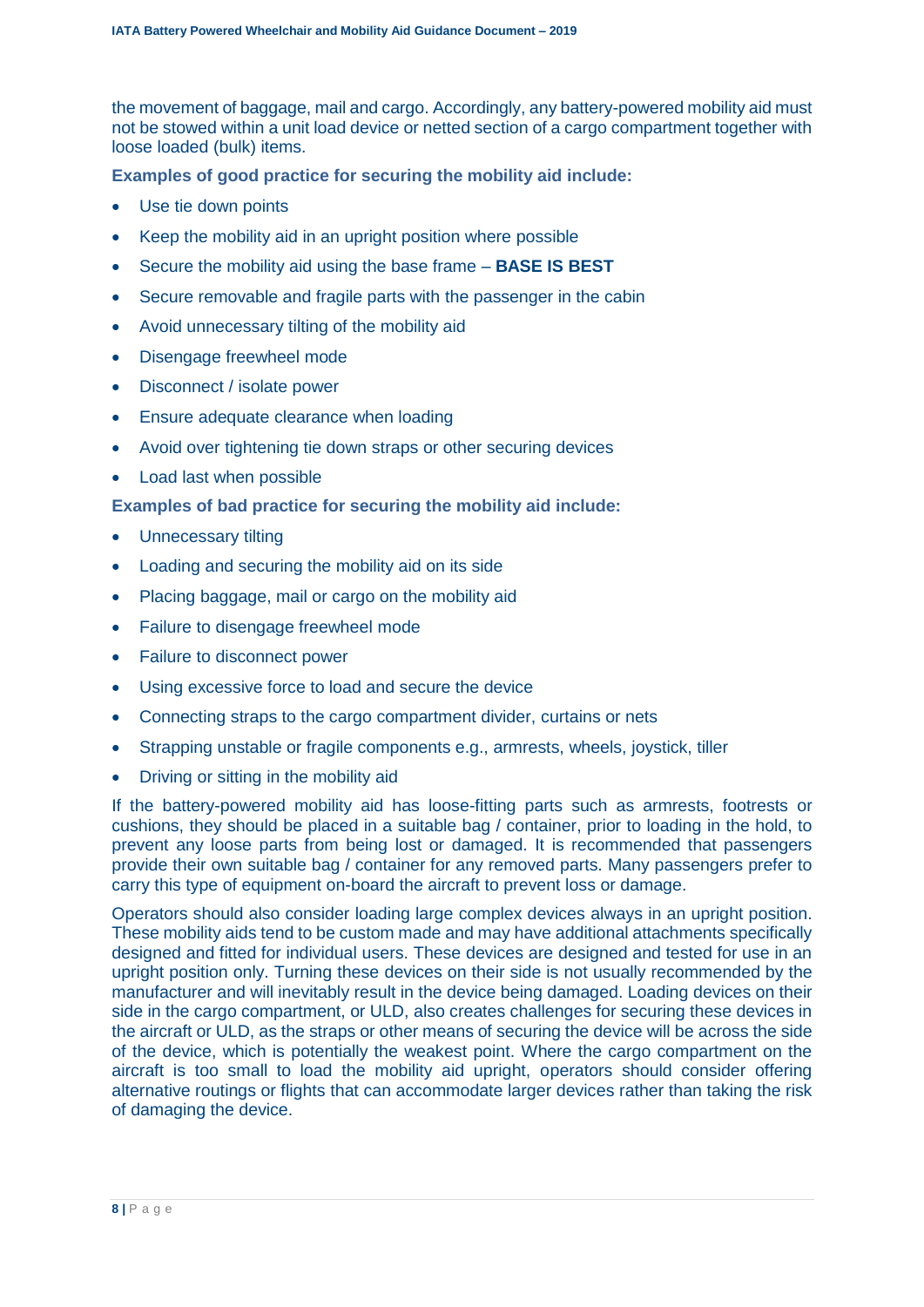## **Mobility aids with removed batteries**

Where a battery-powered wheelchair or mobility aid is loaded with the batteries removed, it may then be carried as checked baggage without restriction (it must still be secured against movement and protected from damage by the movement of baggage, mail or other cargo).

## **Frequently Asked Questions**

## **1. I do not know the Watt-hour rating of the lithium battery.**

A passenger arrives at the passenger assistance desk with a lithium ion battery-powered mobility aid where the battery is specifically designed to be removed from the mobility aid but does not know the Watt hour rating of the lithium ion battery.

The customer service agent needs to know the Watt-hour (Wh) rating of the battery to ensure it is within the limits specified in IATA DGR 2.3.2.4(d) when the battery is specifically designed for the battery to be removed *(a single battery must not exceed 300 Wh, or for a device that is fitted with two batteries required for operation, each battery must not exceed 160 Wh)*.

For batteries manufactured after 31 December 2011, the Watt-hour rating must be marked on the outside case. The Watt-hour rating of the battery can be calculated by multiplying the battery's nominal voltage (V) by the capacity in ampere-hours (Ah):

Ah  $x V = Wh$ 

## *Note:*

*If only the milliampere-hours (mAh) are marked on the battery, then divide that number by 1000 to get ampere-hours (Ah) (e.g. 4400 mAh / 1000 = 4.4. Ah).*

If the Watt-hour rating cannot be located, the user will need to either check the user guide or contact the supplier/manufacturer.

## **2. How can batteries be effectively protected against short circuit?**

Methods to protect against short circuit include, but are not limited to:

- The battery packs of installed batteries are often fully enclosed by the casing which protects the terminals from short-circuit;
- Exposed terminals or connectors must be protected with non-conductive caps, nonconductive tape or by other appropriate means;
- Removed batteries must be fully enclosed within inner packagings made of nonconductive material (such as a plastic bag) and kept away from conductive items.

If not impact resistant, the outer packaging must not be used as the sole means of protecting the battery terminals from damage or short-circuiting. Removed batteries should be packed to prevent shifting which could loosen terminal caps or reorient the terminals to produce short circuits.

Terminal protection methods include but are not limited to the following:

- Securely attaching covers of sufficient strength to protect the terminals;
- Placing the battery in a rigid plastic package;
- Constructing the battery with terminals that are recessed or otherwise protected so that the terminals will not be subjected to damage if the package is dropped.

## **3. What if the passenger does not provide advance notification or obtain approval from the operator in advance of travel?**

If the passenger cannot provide pre-notification, for example, if they need to travel at short notice, the airport and the operator must make all reasonable efforts to provide the special assistance to enable the passenger to travel. However, if an operator is unable to satisfy itself